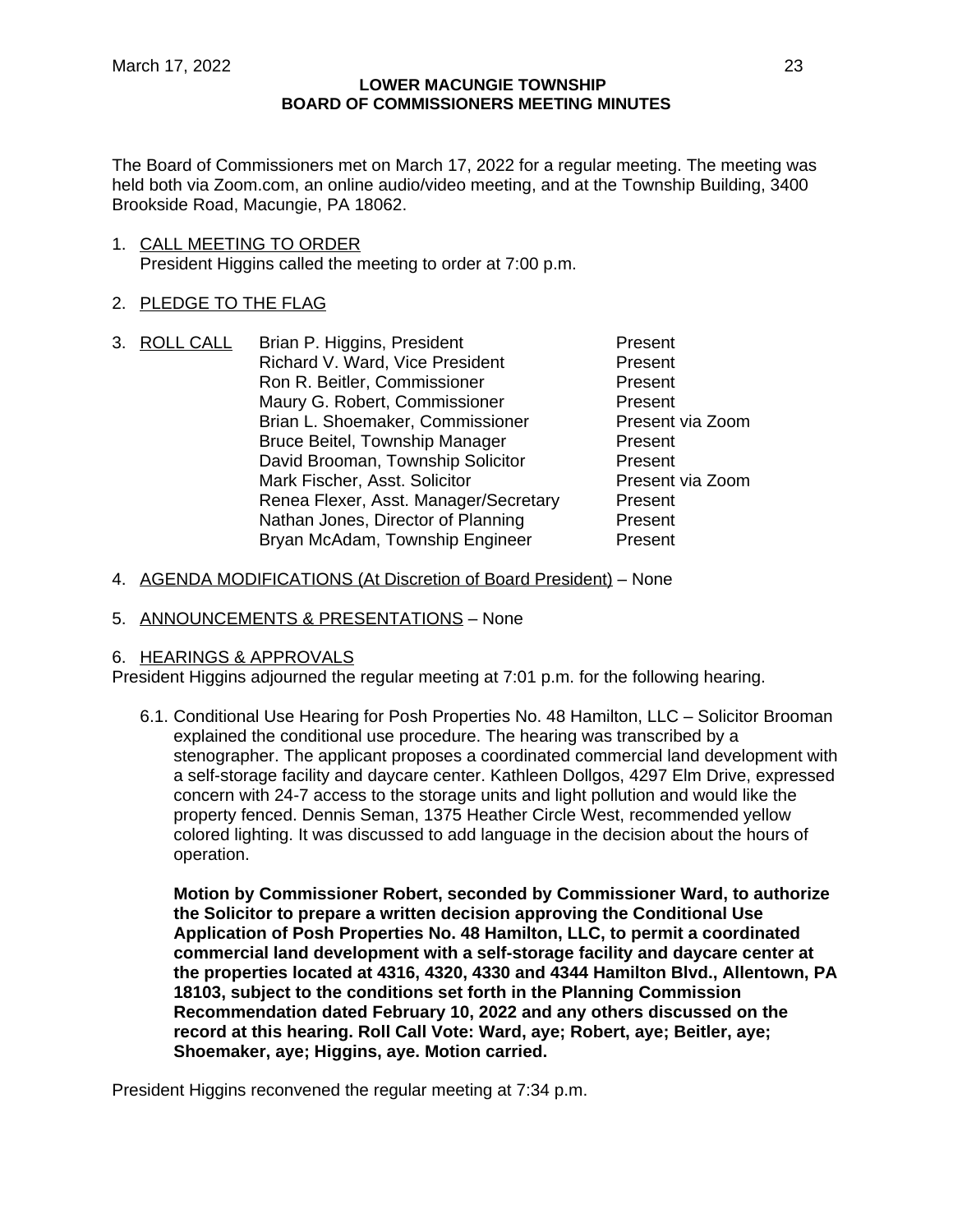6.2. Resolution 2022-19 – RESOLUTION MODIFYING AND AMENDING THE PRELIMINARY/FINAL LAND DEVELOPMENT APPROVAL SET FORTH IN RESOLUTION 2021-46, FOR THE PURPOSE OF INCORPORATING AND APPROVING A LOT CONSOLIDATION PLAN, RELATING TO THE DEVELOPMENT OF A SELF-STORAGE BUILDING LOCATED AT 4440-4478 CEDARBROOK ROAD BY GUARDIAN STORAGE OF LOWER MACUNGIE, LLC

The plan modifies the Guardian Storage land development plan to consolidate four lots into one.

**Motion by Commissioner Robert, seconded by Commissioner Ward, to approve Resolution 2022-19. There were 5 ayes. Motion carried.**

6.3. Resolution 2022-20 – RESOLUTION GRANTING AN EXTENSION OF THE NINETY DAY DEADLINE IN RESOLUTION 2022-01 WHICH GRANTED PRELIMINARY/FINAL LAND DEVELOPMENT APPROVAL TO JAINDL LAND COMPANY FOR A LAND DEVELOPMENT LOCATED AT 8741 & 8899 MERTZTOWN ROAD, MERTZTOWN, PA

Staff recommends granting an extension to finalize the plans and agreements.

**Motion by Commissioner Robert, seconded by Commissioner Ward, to approve Resolution 2022-20. There were 5 ayes. Motion carried.**

## 7. PUBLIC COMMENT ON NON-AGENDA TOPICS

- 7.1. Dennis Seman, 1375 Heather Circle West, provided a written statement about basketball backboards to President Higgins that will be forwarded to all Board members on his behalf.
- 8. COMMUNICATIONS None
- 9. APPOINTMENTS TO VARIOUS BOARDS, COMMITTEES, AND COMMISSIONS None
- 10. APPROVAL OF MINUTES OF PREVIOUS MEETING(S) **Motion by Commissioner Robert, seconded by Commissioner Ward, to approve the March 3, 2022 minutes as drafted. There were 5 ayes. Motion carried.**

## 11. APPROVAL OF TRANSFERS, BILL LIST AND PAYROLL

11.1. Mr. Beitel reviewed the March 17, 2022 Bill List.

|    |                           |              | <b>Total Funds</b>     | \$449,193.92 |
|----|---------------------------|--------------|------------------------|--------------|
|    | 132   Federal Grants Fund |              | 36   Developers Escrow | \$43,837.04  |
|    | 30 Capital Projects Fund  | \$3,630.00   | 01 Payroll             | \$149,629.29 |
|    | 19 Debt Service Fund      |              | 37 Developers Impact   |              |
|    | 08   Sewer Fund           | \$62,123.10  | 35 Liquid Fuels        | \$11,050.85  |
| 01 | General Fund              | \$178,923.64 | 33 Open Space Fune     |              |

**Motion by Commissioner Robert, seconded by Commissioner Beitler, to approve the March 17, 2022 Bill List as drafted. There were 5 ayes. Motion carried.**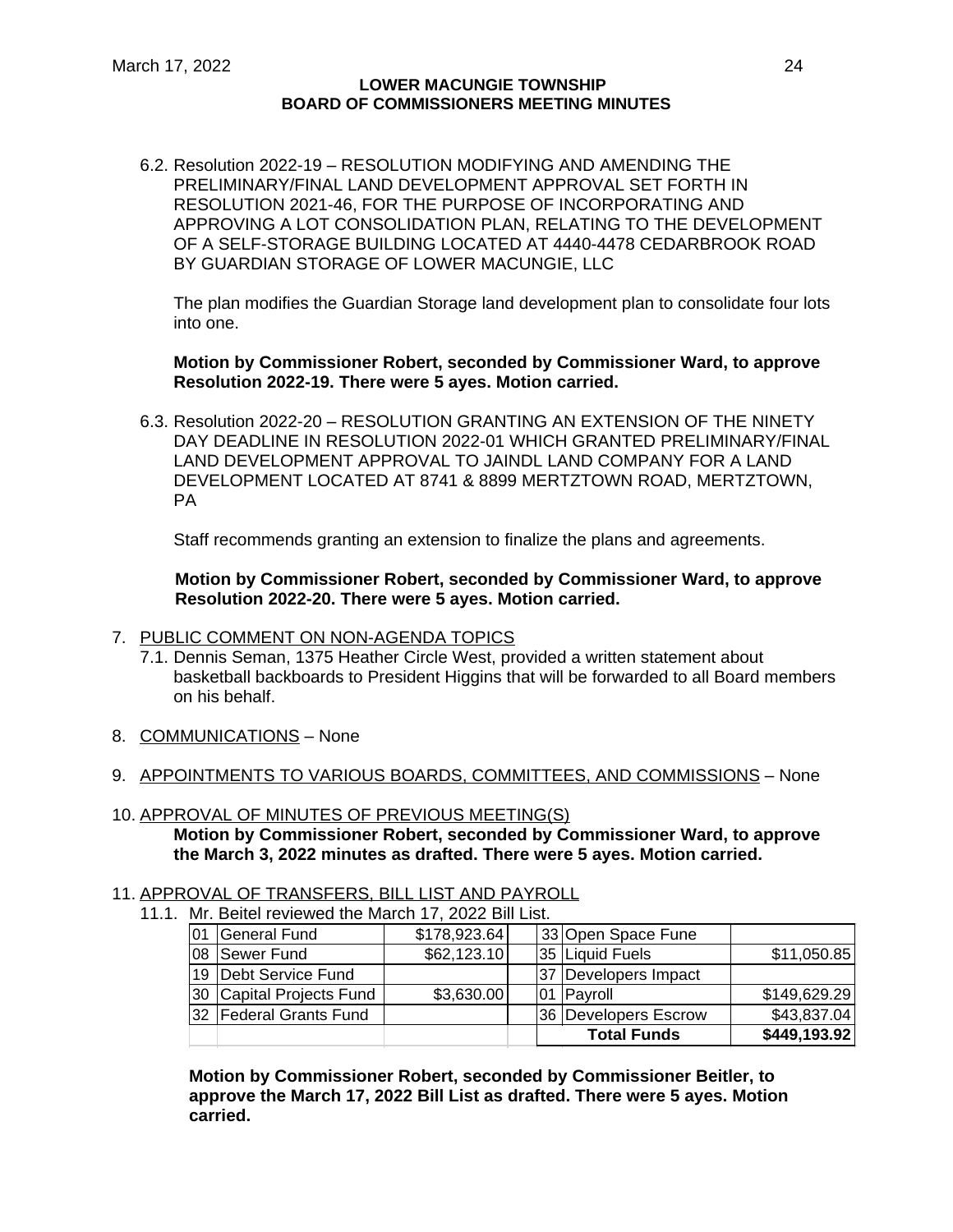# 12. DEPARTMENTAL MATTERS

- 12.1. **Engineering**
	- 12.1.1. Engineer's Project Status Report: 1) There are several projects out to bid and will be reviewed at the March Workshop.
- 12.2. **Planning**
	- 12.2.1. Resolution 2022-21 A RESOLUTION REDUCING FINANCIAL SECURITY FOR THE MOUNTAIN VIEW ESTATES SUBDIVISION AND LAND DEVELOPMENT

**Motion by Commissioner Robert, seconded by Commissioner Ward, to approve Resolution 2022-21. There were 5 ayes. Motion carried**

12.2.2. Resolution 2022-22 – A RESOLUTION CLOSING OUT THE ESTATES AT MILLRACE LAND DEVELOPMENT PROJECT AND TERMINATING THE SUBDIVISION IMPROVEMENT AGREEMENT RELATING TO THE DEVELOPMENT

The punch list is completed. The Developer is resolving a sinkhole that opened at the end of last week and is waiting on concrete work to be completed. Staff recommends approval with a condition to complete remediation of the sinkhole.

**Motion by Commissioner Robert, seconded by Commissioner Ward, to approve Resolution 2022-22 as amended to include the condition that the sinkhole is corrected to the satisfaction of the Township Engineer. There were 5 ayes. Motion carried.**

- 12.2.3. Planner's Report No further report.
- 12.3. **Solicitor**
	- 12.3.1. Consideration to Approve the Adjudication for the DADD Pizza Macungie, Inc. Conditional Use Hearing

**Motion by Commissioner Robert, seconded by Commissioner Ward, to approve the written decision for the DADD Pizza Macungie, Inc. Conditional Use Hearing. There were 5 ayes. Motion carried.**

12.3.2. Consideration to Approve the Adjudication for the Woodmont Properties, LLC Conditional Use Hearing

**Motion by Commissioner Robert, seconded by Commissioner Ward, to approve the written decision for the Woodmont Properties, LLC Conditional Use Hearing. There were 5 ayes. Motion carried.**

- 12.3.3. Solicitor's Report No further report.
- 12.4. **Township Manager**
	- 12.4.1. Resolution 2022-23 RESOLUTION OF THE BOARD OF COMMISSIONERS OF LOWER MACUNGIE TOWNSHIP, LEHIGH COUNTY APPROVING AN AGREEMENT WITH EMMAUS AQUATIC CLUB